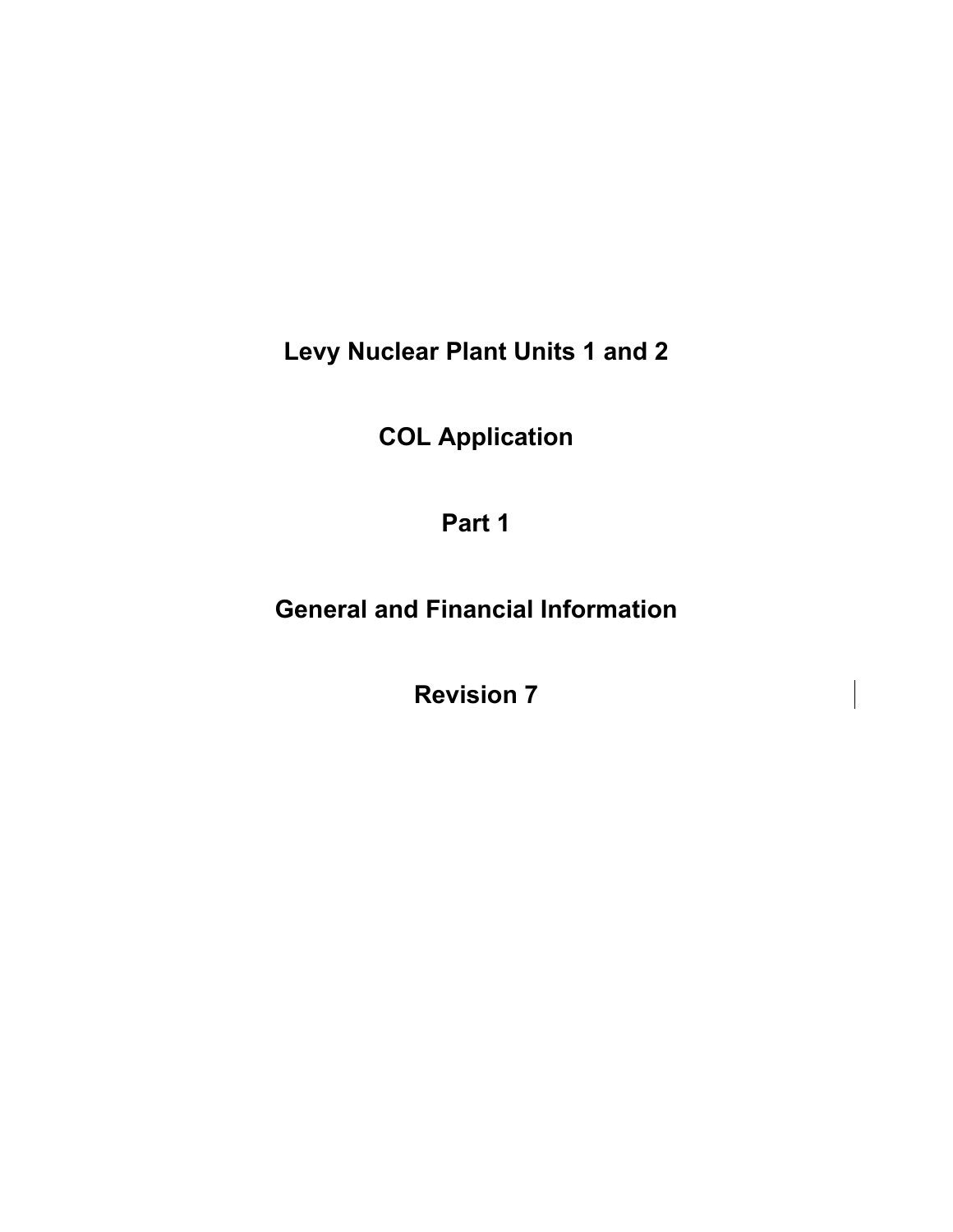# TABLE OF CONTENTS

| Section                                                              | Title                                                                                                                                                                 | Page |
|----------------------------------------------------------------------|-----------------------------------------------------------------------------------------------------------------------------------------------------------------------|------|
| 1.0                                                                  |                                                                                                                                                                       |      |
| 1.1                                                                  |                                                                                                                                                                       |      |
| 1.1.1<br>1.1.2<br>1.1.3<br>1.1.4<br>1.1.5<br>1.1.6<br>1.1.7<br>1.1.8 | DESCRIPTION OF BUSINESS OCCUPATION OF APPLICANT 1-2<br>CLASS AND PERIOD OF LICENSE SOUGHT AND AUTHORIZED USES  1-8<br>REGULATORY AGENCIES AND LOCAL PUBLICATIONS  1-9 |      |
| 2.0                                                                  |                                                                                                                                                                       |      |
| 2.1                                                                  |                                                                                                                                                                       |      |
| 2.2                                                                  |                                                                                                                                                                       |      |
| 3.0                                                                  |                                                                                                                                                                       |      |
| 3.1                                                                  | DECOMMISSIONING COSTS AND FUNDING - STATUS REPORTING  3-1                                                                                                             |      |
| 3.2                                                                  | RECORDKEEPING PLANS RELATED TO DECOMMISSIONING FUNDING, 3-1                                                                                                           |      |
| 4.0                                                                  | RESTRICTED DATA AND CLASSIFIED NATIONAL SECURITY                                                                                                                      |      |
| APPENDIX A                                                           |                                                                                                                                                                       |      |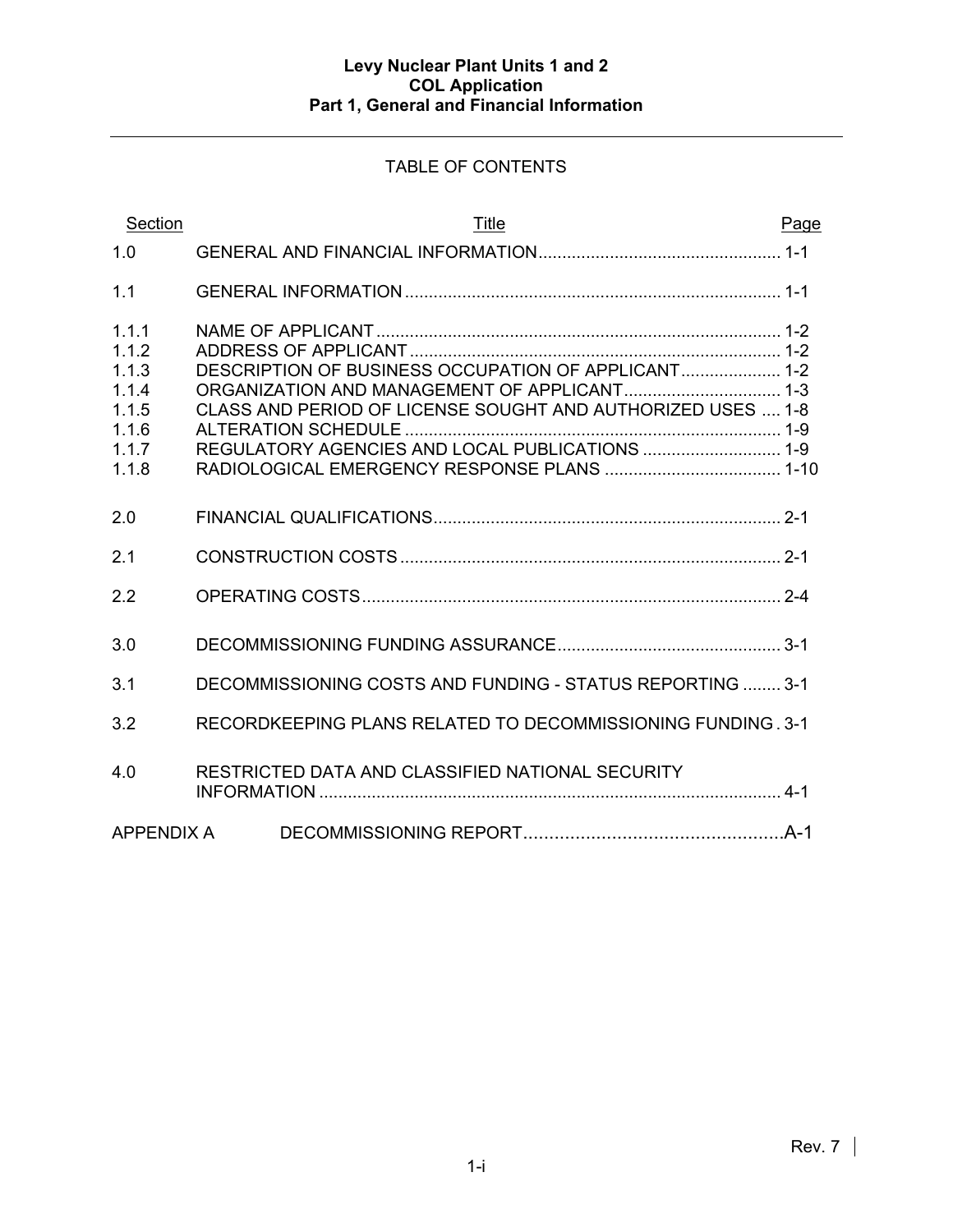# LIST OF TABLES

## Number Title

A-1 Decommissioning Costs per Unit for LNP 1 and 2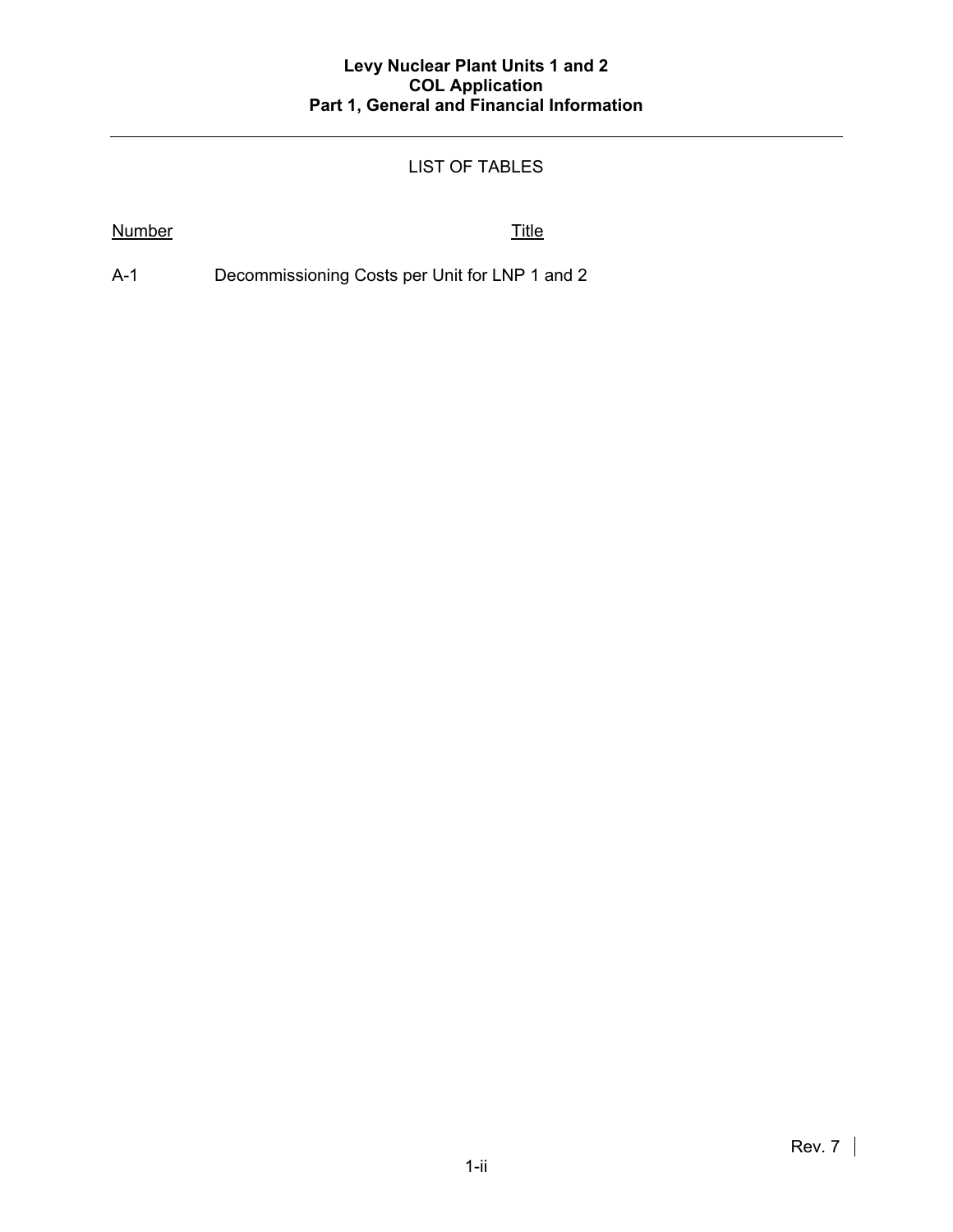# 1.0 GENERAL AND FINANCIAL INFORMATION

## 1.1 GENERAL INFORMATION

Pursuant to Sections 103 and 185(b) of the Atomic Energy Act, and 10 CFR Part 52, Subpart C, Duke Energy Florida, LLC (DEF)<sup>1</sup>, an indirect wholly-owned subsidiary of Duke Energy Corporation, hereby applies to the U.S. Nuclear Regulatory Commission (NRC) for a combined license (COL) to construct and operate Levy Nuclear Plant, Units 1 and 2 (LNP 1 and 2). LNP 1 and 2 is a two-unit Westinghouse AP1000 standard design for a pressurized water reactor. DEF also applies for such other licenses as would be required to receive, possess and use source, special nuclear and byproduct material in connection with the operation of LNP 1 and 2.

On July 2, 2012, a merger occurred between Duke Energy Corporation and Progress Energy, Inc. Through this merger, Duke Energy Corporation became the ultimate holding company of Progress Energy, Inc. Progress Energy, Inc. continues to be the parent of Florida Progress Corporation, which is the direct parent of DEF. Following the July 2012 merger, Duke Energy Corporation, the holding company and ultimate parent of DEF, is now the largest electric power holding company in the United States with more than \$100 billion in total assets. Duke Energy Corporation is duly organized and existing under the laws of the State of Delaware. The company's general office, and principal place of business, is located in Charlotte, North Carolina, and through its subsidiaries, also transacts business on a regular basis in South Carolina, Kentucky, Ohio, Florida, and Indiana. It is an investor-owned corporation focused on electric power and gas distribution operations, and other energy services in both North and South America. Through its regulated electric and gas utility operating companies, Duke Energy Carolinas, Duke Energy Ohio, Duke Energy Indiana, Duke Energy Kentucky, Duke Energy Progress and Duke Energy Florida, Duke Energy Corporation operates more than 57,000 MW of regulated electric generation and 8,100 MW of unregulated electric generation in the United States. A diverse fuel mix of nuclear, coal-fired, hydro-electric and combustionturbine generation allows Duke Energy Corporation to provide this generating capacity to more than 7 million electric and 0.5 million gas customers located in the combined service territories of these operating companies. Duke Energy Corporation is a Fortune 250 company, and its shares are publicly held and listed for trading on the New York Stock Exchange under the symbol DUK.

Figure 1.1-1 illustrates the organizational position of each company relative to the others shown.

 $\overline{a}$  $1$  On July 31, 2015, Duke Energy Florida, Inc. filed amended articles of conversion and organization with the Florida Department of State to change its corporate name to Duke Energy Florida, LLC. This name change was effective on August 1, 2015.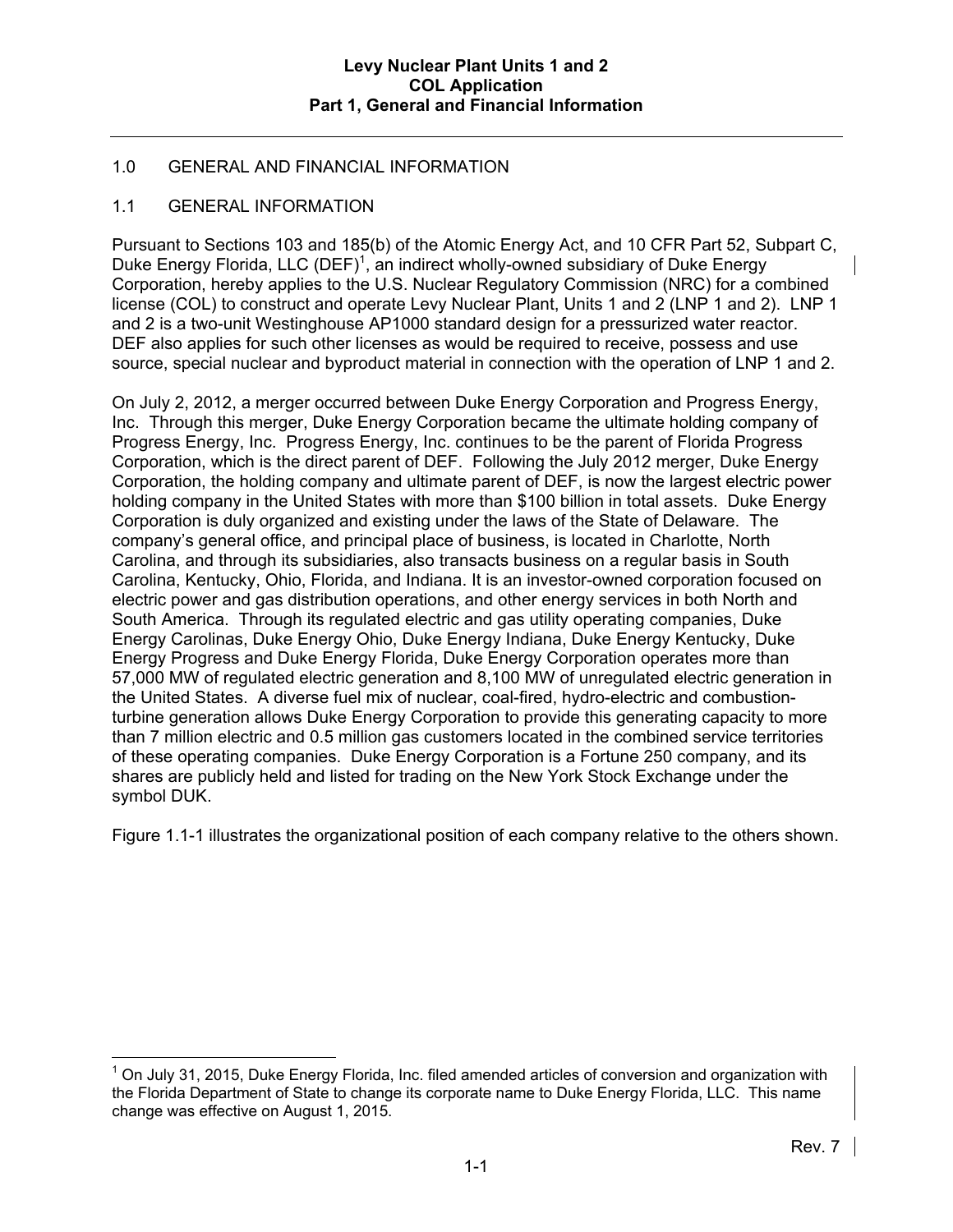

Figure 1.1-1: Duke Energy Corporation Organizational Structure

This application and supporting environmental report are intended to provide sufficient information for the NRC to complete its technical and environmental reviews and allow the NRC to make the finding required by 10 CFR 52.97 in support of the issuance of a COL for LNP 1 and 2. The following is the application filing and content information required by 10 CFR 50.33.

1.1.1 NAME OF APPLICANT

Duke Energy Florida, LLC

1.1.2 ADDRESS OF APPLICANT

Duke Energy Florida, LLC 299 First Avenue North St. Petersburg, FL 33701

# 1.1.3 DESCRIPTION OF BUSINESS OCCUPATION OF APPLICANT

Duke Energy Corporation is a holding company that owns non-regulated and regulated subsidiaries, including DEF. DEF, the applicant for the LNP 1 and 2 COLs, is primarily engaged in the generation, transmission, distribution, and sale of electricity in portions of central and north Florida. DEF serves approximately 1.7 million customers in a territory encompassing over 20,000 square miles, including the cities of St. Petersburg, Clearwater, and areas surrounding Orlando. DEF owns and operates the Crystal River plant.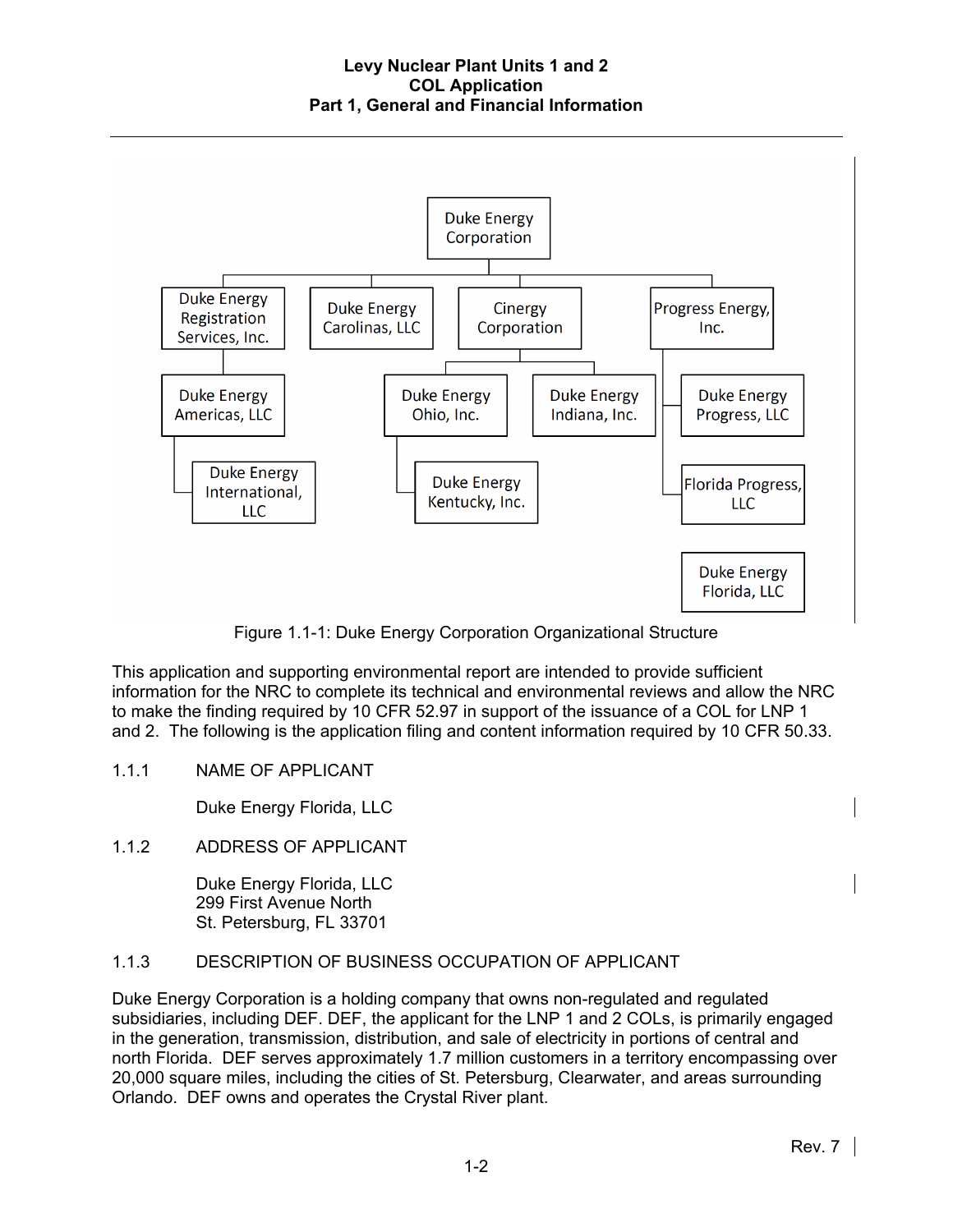DEF is a regulated public utility, and is subject to the regulatory provisions of the Florida Public Service Commission (FPSC), the United States Nuclear Regulatory Commission (NRC) and the Federal Energy Regulatory Commission (FERC).

## 1.1.4 ORGANIZATION AND MANAGEMENT OF APPLICANT

### 1.1.4.1 Duke Energy Florida, LLC

The business of DEF is conducted by its own Board of Directors, although for internal governance purposes, the Duke Energy Corporation Board of Directors also has approval authority over certain types of transactions.

The business address, names and citizenship of the current directors of DEF are as follows:

Duke Energy Florida, LLC 299 First Avenue North St. Petersburg, FL 33701

| <b>Name</b>       | <b>Citizenship</b> |  |  |  |
|-------------------|--------------------|--|--|--|
| Douglas F Esamann | US                 |  |  |  |
| Lynn J. Good      | <b>US</b>          |  |  |  |
| Dhiaa M. Jamil    | <b>US</b>          |  |  |  |
| Julia S. Janson   | <b>US</b>          |  |  |  |
| Lloyd M. Yates    | US                 |  |  |  |

The business address, names, current titles and citizenship of the current executive officers and senior nuclear leadership of DEF are as follows:

Duke Energy Florida, LLC 299 First Avenue North St. Petersburg, FL 33701

| <b>Name and Position</b>                                                                           | <b>Citizenship</b> |
|----------------------------------------------------------------------------------------------------|--------------------|
| Lynn J. Good<br><b>Chief Executive Officer</b>                                                     | US                 |
| Melissa H. Anderson<br>Senior Vice President and Chief Human<br>Resources Officer                  | US                 |
| Douglas F Esamann<br><b>Executive Vice President and President,</b><br>Midwest and Florida Regions | US                 |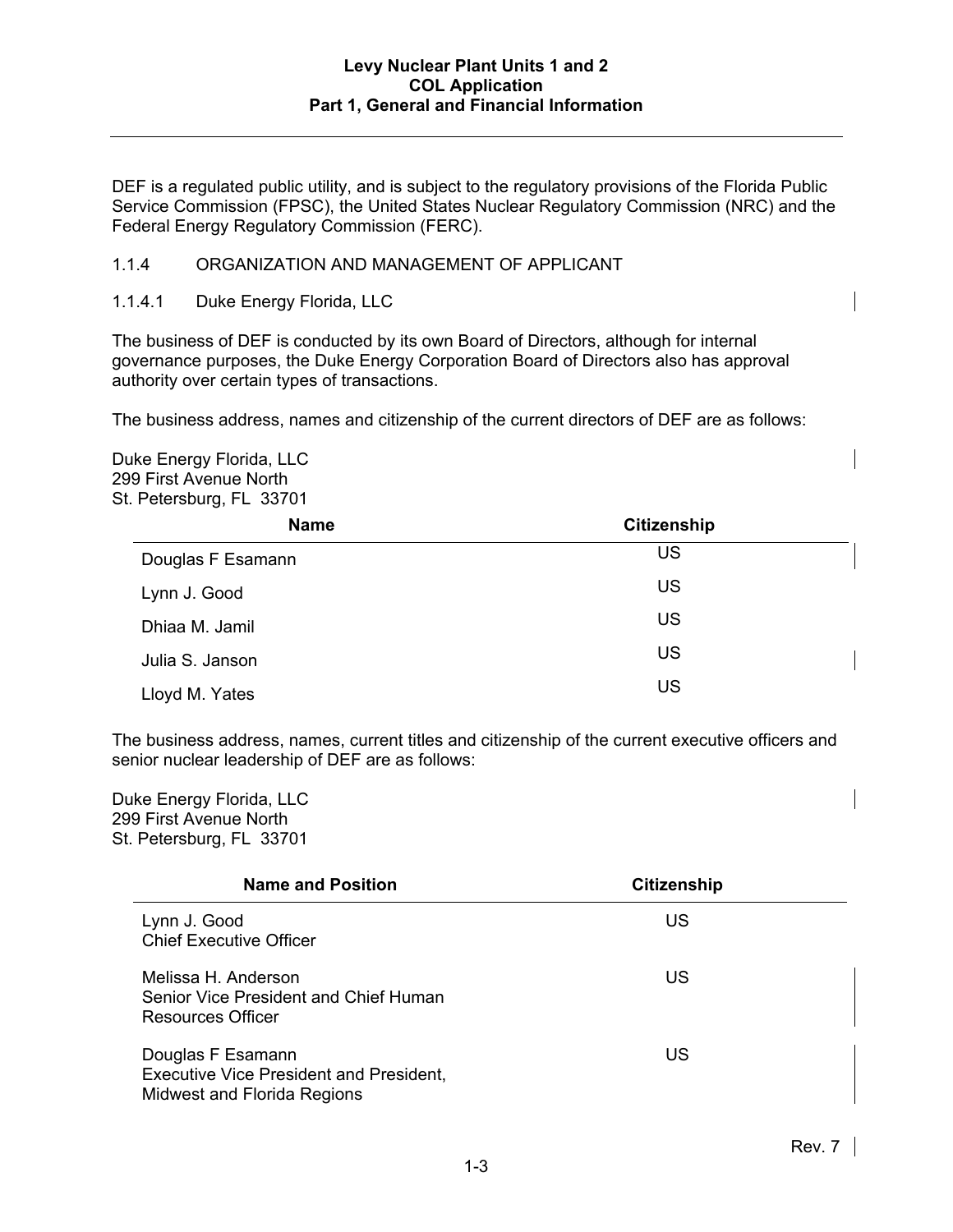| <b>Name and Position</b>                                                                               | <b>Citizenship</b> |
|--------------------------------------------------------------------------------------------------------|--------------------|
| Christopher M. Fallon<br>Vice President, Nuclear Development                                           | US                 |
| T. P. Gillespie, Jr.<br>Senior Vice President, Nuclear Operations                                      | US                 |
| R. Alexander Glenn<br>President                                                                        | US                 |
| Dhiaa M. Jamil<br><b>Executive Vice President and President,</b><br><b>Generation and Transmission</b> | <b>US</b>          |
| Julia S. Janson<br>Executive Vice President, Chief Legal Officer,<br>and Secretary                     | US                 |
| Ernest J. Kapopoulos Jr.<br>Vice President, Operations Support                                         | <b>US</b>          |
| A.R. Mullinax<br><b>Executive Vice President, Strategic Services</b>                                   | US                 |
| John W. Pitesa<br>Senior Vice President and<br><b>Chief Nuclear Officer</b>                            | US                 |
| Regis T. Repko<br>Senior Vice President, Nuclear Corporate                                             | <b>US</b>          |
| Brian D. Savoy<br>Senior Vice President, Chief Accounting<br><b>Officer and Controller</b>             | <b>US</b>          |
| Jennifer L. Weber<br>Executive Vice President, External Affairs and<br><b>Strategic Policy</b>         | US                 |
| Lloyd M. Yates<br><b>Executive Vice President, Market Solutions</b><br>and President, Carolinas Region | US                 |
| Steven K. Young<br><b>Executive Vice President and Chief Financial</b><br>Officer                      | US                 |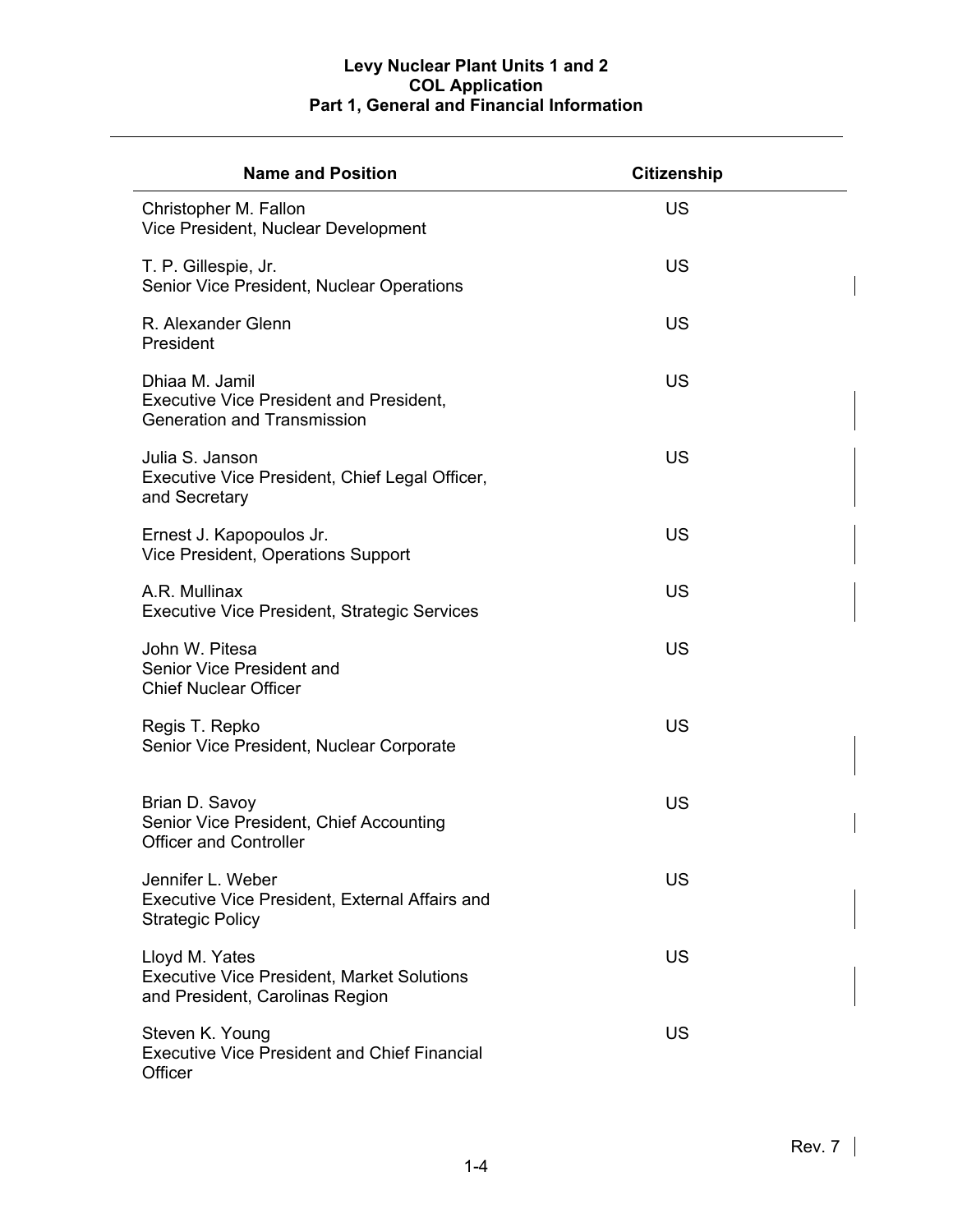## 1.1.4.2 Parent Company Organization

## 1.1.4.2.1 Duke Energy Corporation

Duke Energy Corporation is a holding company and ultimate parent of DEF. The business of Duke Energy Corporation is conducted by the Duke Energy Corporation Board of Directors. The business address, names and citizenship of the current directors of Duke Energy Corporation are as follows:

Duke Energy Corporation 550 South Tryon Street Charlotte, NC 28202

| <b>Name</b>                 | <b>Citizenship</b> |  |  |  |
|-----------------------------|--------------------|--|--|--|
| Michael J. Angelakis        | <b>US</b>          |  |  |  |
| Michael G. Browning         | <b>US</b>          |  |  |  |
| Harris E. DeLoach, Jr.      | <b>US</b>          |  |  |  |
| Daniel R. DiMicco           | <b>US</b>          |  |  |  |
| John H. Forsgren            | <b>US</b>          |  |  |  |
| Lynn J. Good, Vice Chairman | <b>US</b>          |  |  |  |
| Ann Maynard Gray, Chairman  | <b>US</b>          |  |  |  |
| James H. Hance, Jr.         | <b>US</b>          |  |  |  |
| John T. Herron              | <b>US</b>          |  |  |  |
| James B. Hyler, Jr.         | <b>US</b>          |  |  |  |
| William E. Kennard          | <b>US</b>          |  |  |  |
| E. Marie McKee              | <b>US</b>          |  |  |  |
| Richard A. Meserve          | <b>US</b>          |  |  |  |
| James T. Rhodes             | <b>US</b>          |  |  |  |
| Carlos A. Saladrigas        | <b>US</b>          |  |  |  |

The business address, names, current titles and citizenship of the current executive officers of Duke Energy Corporation are as follows:

Duke Energy Corporation 550 South Tryon Street Charlotte, NC 28202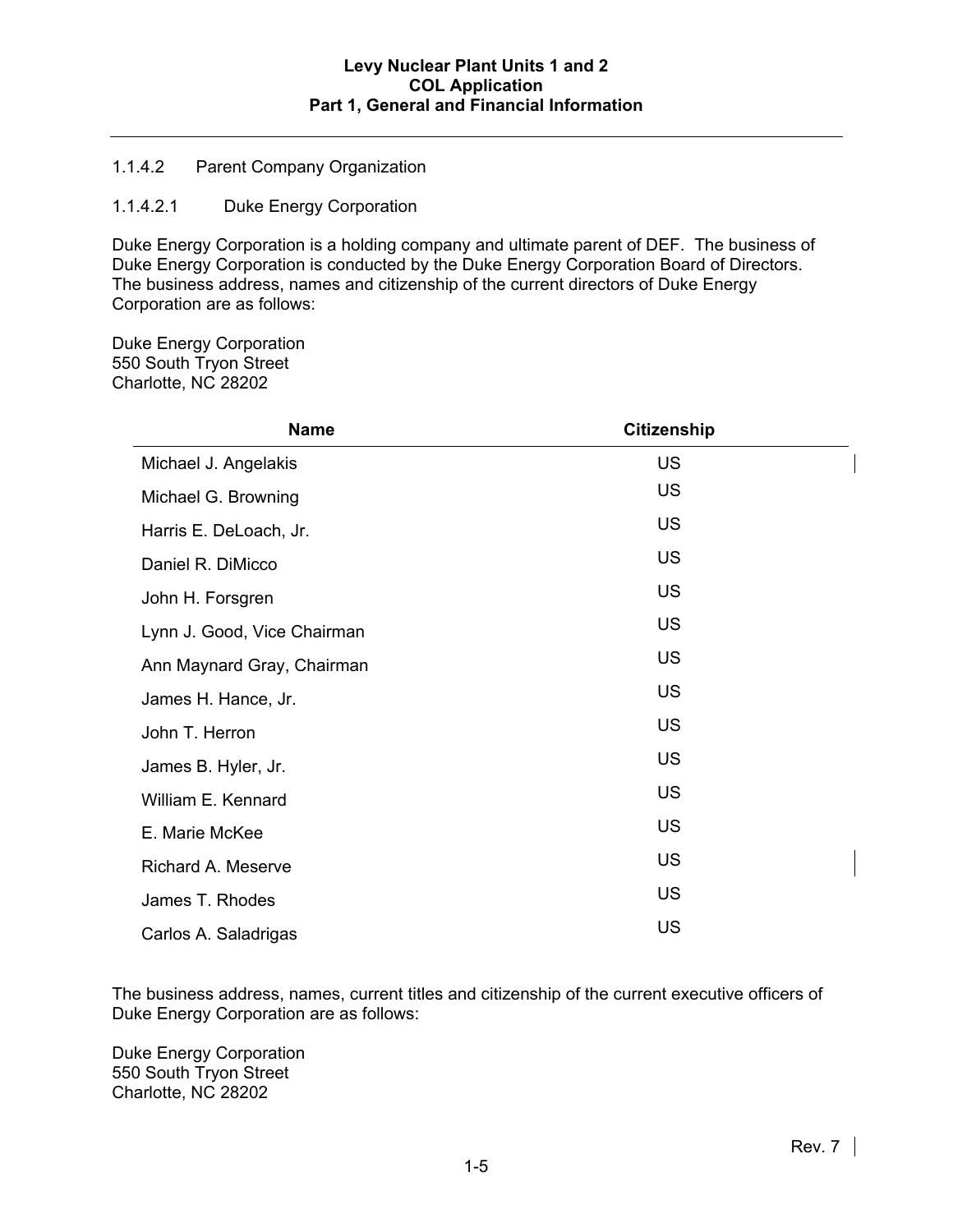| <b>Name and Position</b>                                                                                  | <b>Citizenship</b> |
|-----------------------------------------------------------------------------------------------------------|--------------------|
| Lynn J. Good<br>Vice Chairman, President, and Chief Executive<br>Officer                                  | <b>US</b>          |
| Melissa H. Anderson<br>Senior Vice President and Chief Human<br><b>Resources Officer</b>                  | <b>US</b>          |
| Douglas F Esamann<br><b>Executive Vice President and President,</b><br><b>Midwest and Florida Regions</b> | <b>US</b>          |
| Dhiaa M. Jamil<br><b>Executive Vice President and President,</b><br><b>Generation and Transmission</b>    | <b>US</b>          |
| Julia S. Janson<br>Executive Vice President, Chief Legal Officer and<br><b>Corporate Secretary</b>        | <b>US</b>          |
| A.R. Mullinax<br><b>Executive Vice President, Strategic Services</b>                                      | <b>US</b>          |
| John W. Pitesa<br>Senior Vice President and Chief Nuclear Officer                                         | <b>US</b>          |
| Brian D. Savoy<br>Senior Vice President, Chief Accounting Officer<br>and Controller                       | <b>US</b>          |
| Jennifer L. Weber<br>Executive Vice President, External Affairs and<br><b>Strategic Policy</b>            | <b>US</b>          |
| Lloyd M. Yates<br><b>Executive Vice President, Market Solutions and</b><br>President, Carolinas Region    | <b>US</b>          |
| Steven K. Young<br><b>Executive Vice President and Chief Financial</b><br>Officer                         | <b>US</b>          |

1.1.4.2.2 Progress Energy, Inc.

Progress Energy, Inc. is a direct subsidiary of Duke Energy Corporation. Progress Energy, Inc. is the direct parent of Florida Progress Corporation, which in turn is the direct parent of DEF. Progress Energy, Inc. is duly organized and existing under the laws of North Carolina,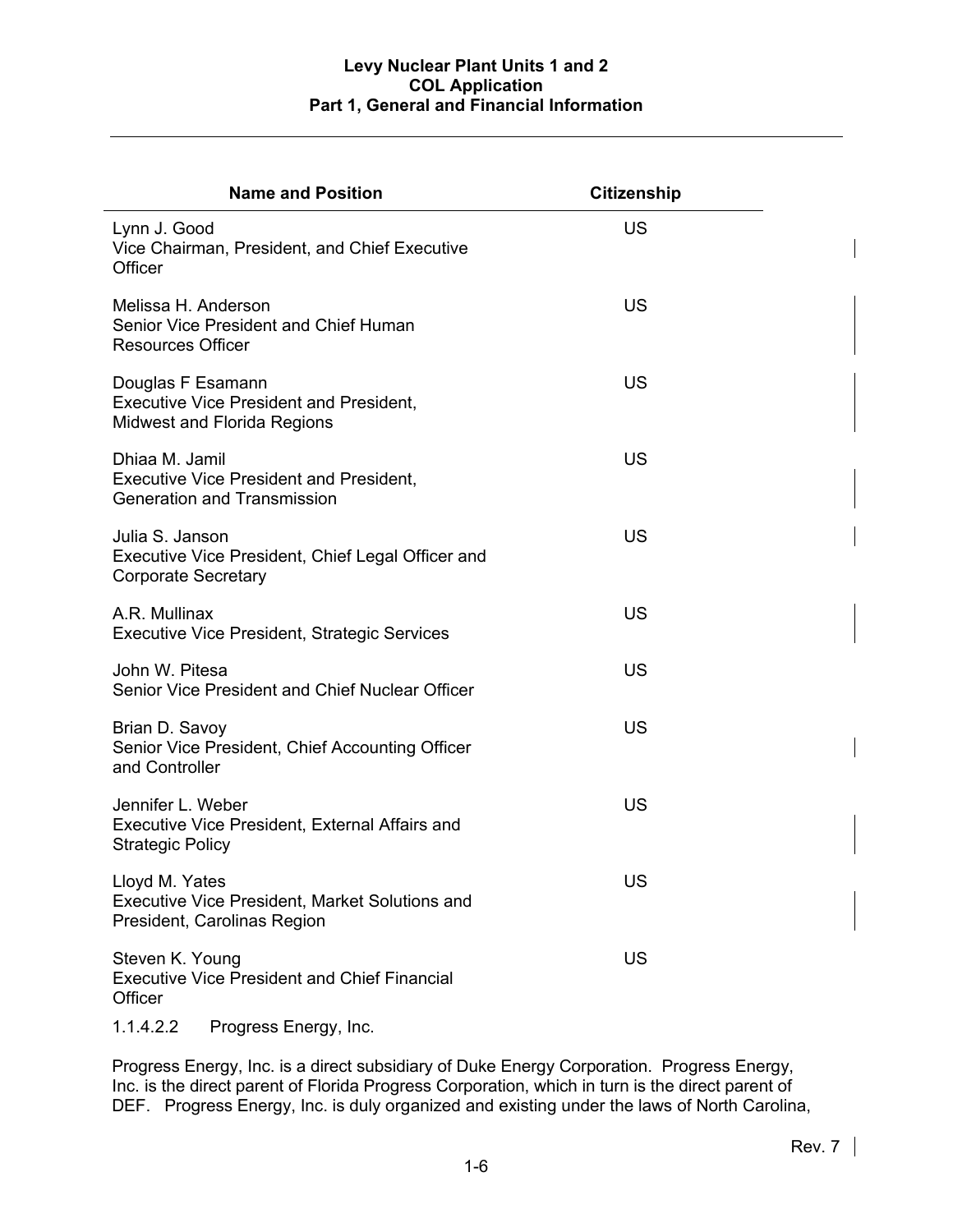and is located in Raleigh, NC. The business of Progress Energy, Inc. is conducted by its Board of Directors. The business address, names and citizenship of the current directors of Progress Energy, Inc. are as follows:

Progress Energy, Inc. 410 South Wilmington Street Raleigh, NC 27601

| <b>Name</b>     | <b>Citizenship</b> |  |
|-----------------|--------------------|--|
| Lynn J. Good    | US                 |  |
| Julia S. Janson | US                 |  |

The business address, names, current titles and citizenship of the current executive officers of Progress Energy, Inc. are as follows:

Progress Energy, Inc. 410 South Wilmington Street Raleigh, NC 27601

| <b>Name and Position</b>                                                          | <b>Citizenship</b> |  |
|-----------------------------------------------------------------------------------|--------------------|--|
| Lynn J. Good                                                                      | US                 |  |
| <b>Chief Executive Officer</b>                                                    |                    |  |
| Melissa H. Anderson<br>Senior Vice President and Chief Human Resources<br>Officer | <b>US</b>          |  |
| Julia S. Janson<br><b>Executive Vice President and Chief Legal Officer</b>        | US                 |  |
| A.R. Mullinax<br>Executive Vice President, Strategic Solutions                    | <b>US</b>          |  |
| Brian D. Savoy<br>Chief Accounting Officer and Controller                         | US                 |  |
| Steven K. Young<br><b>Executive Vice President and Chief Financial Officer</b>    | <b>US</b>          |  |

1.1.4.2.3 Florida Progress, LLC

Florida Progress, LLC is a direct subsidiary of Progress Energy, Inc. Florida Progress, LLC is the direct holding company of Duke Energy Florida, LLC. Florida Progress, LLC is duly organized and existing under the laws of Florida. The business of Florida Progress, LLC is conducted by its Board of Directors. The business address, names and citizenship of the current directors of Florida Progress, LLC are as follows: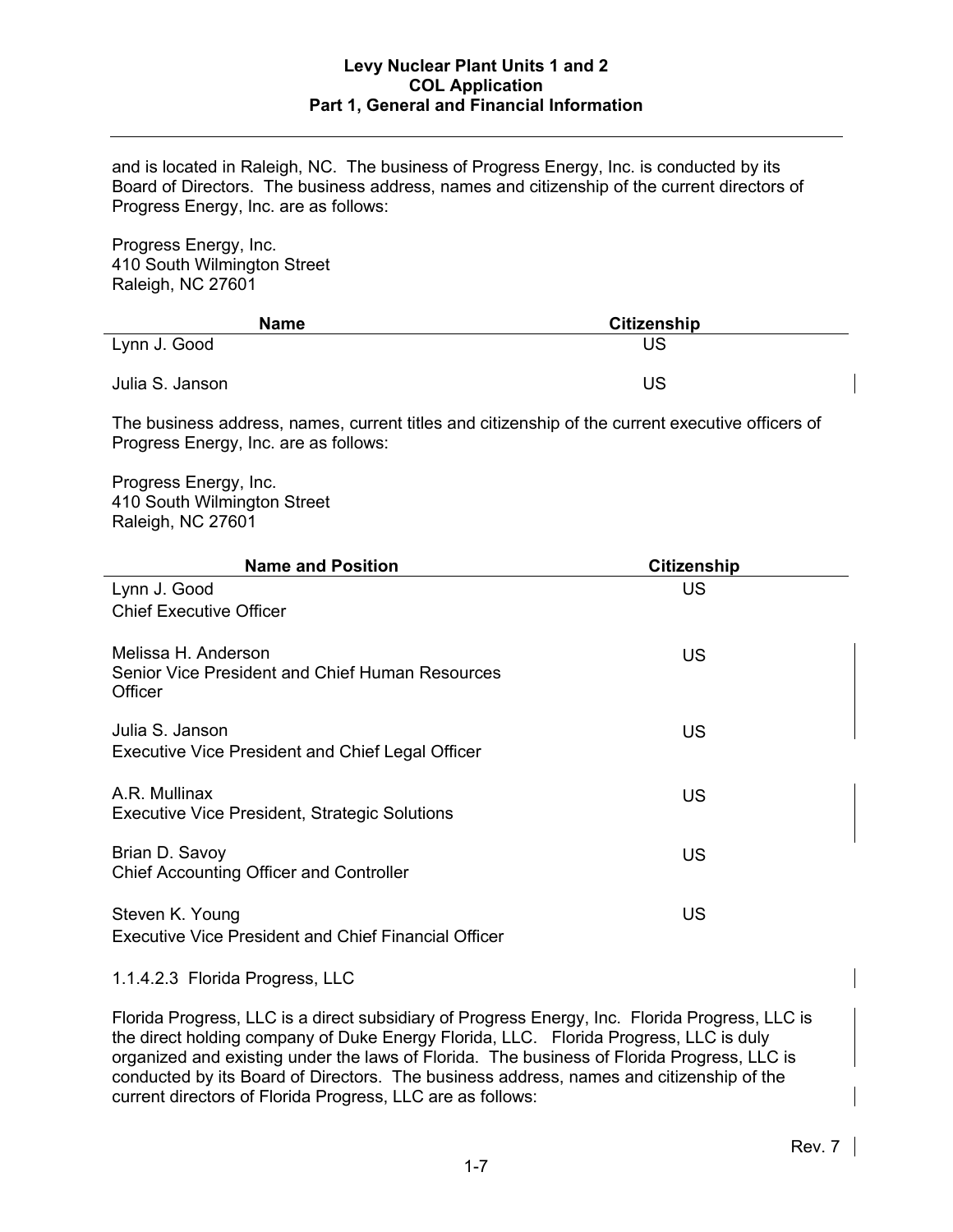Florida Progress, LLC 410 South Wilmington Street Raleigh, NC 27601

| <b>Name</b>       | <b>Citizenship</b> |  |
|-------------------|--------------------|--|
| Douglas F Esamann | <b>US</b>          |  |
| Lynn J. Good      | US                 |  |
| Dhiaa M. Jamil    | <b>US</b>          |  |
| Lloyd M. Yates    | <b>US</b>          |  |
| Steven K. Young   | US                 |  |

The business address, names, current titles and citizenship of the current executive officers of Florida Progress, LLC are as follows:

Florida Progress, LLC 410 South Wilmington Street Raleigh, NC 27601

| <b>Name and Position</b>     | <b>Citizenship</b> |
|------------------------------|--------------------|
| Lynn J. Good                 | US                 |
| President                    |                    |
| Brian D. Savoy<br>Controller | US                 |

## 1.1.4.3 Foreign Ownership, Control or Domination

DEF is a wholly owned subsidiary of Florida Progress, LLC, which in turn is a wholly owned subsidiary of Progress Energy, Inc. Progress Energy, Inc. is a wholly owned subsidiary of Duke Energy Corporation. The shares of common stock of Duke Energy Corporation are publicly traded and widely held. The directors and officers of Duke Energy Corporation, Progress Energy, Inc., Florida Progress, LLC and DEF are U. S. citizens. Neither Duke Energy Corporation, as the ultimate parent company of DEF, Progress Energy, Inc., Florida Progress, LLC, nor DEF itself is owned, controlled, or dominated by any alien, foreign corporation, or foreign government.

## 1.1.5 CLASS AND PERIOD OF LICENSE SOUGHT AND AUTHORIZED USES

DEF requests issuance of a Class 103 Facility Operating License for a period of no less than 40 years beyond the Commission's determination in 10 CFR 52.103(g) or allowing operation during an interim period under 52.103(c). LNP 1 and 2 will be used to produce electricity for sale.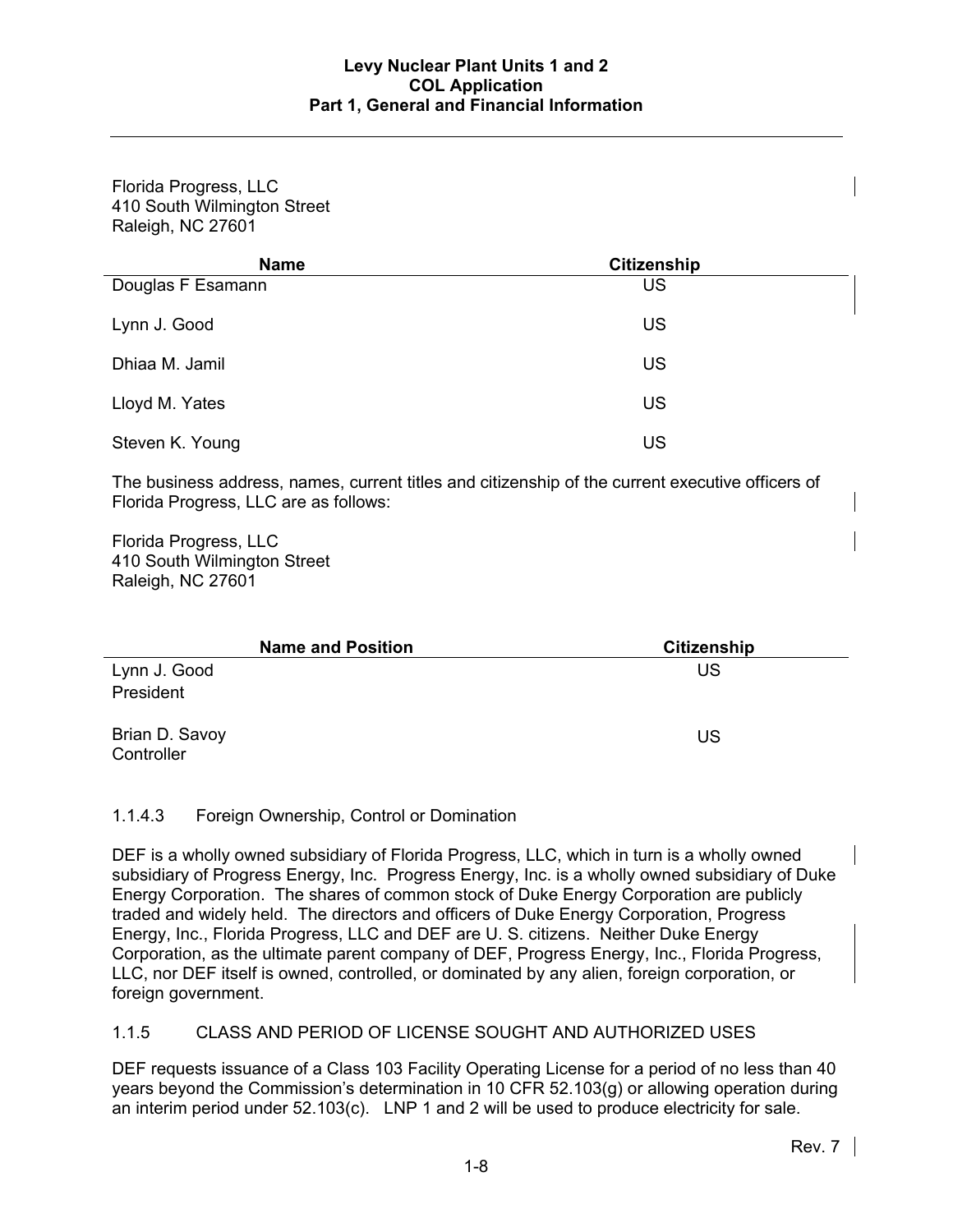In addition, this application is for the necessary licenses issued under 10 CFR 30, 10 CFR 40, and 10 CFR 70 to receive, possess, and use byproduct, source and special nuclear material. Special nuclear material shall be in the form of reactor fuel and spent fuel, in accordance with limitations for storage and amounts required for reactor operation, as described in Part 2 of this application. Byproduct, source, and special nuclear material shall be in the form of sealed neutron sources for reactor startup and sealed sources for reactor instrumentation, radiation monitoring equipment, calibration, and fission detectors in amounts as required. In preparation for the initial fuel loading, limitations on byproduct material and Part 40 specifically licensed source material will be as described in this application. Following the 52.103(g) finding, byproduct, source, and special nuclear material in amounts as required, without restriction to chemical or physical form, shall be for sample analysis, instrument and equipment calibration, or associated with radioactive apparatus or components.

## 1.1.6 ALTERATION SCHEDULE

DEF does not propose to alter any production or utilization facility in connection with this application.

## 1.1.7 REGULATORY AGENCIES AND LOCAL PUBLICATIONS

The Federal Energy Regulatory Commission and the FPSC are the principal regulators of DEF's electric operations in Florida.

Federal Energy Regulatory Commission 888 First Street, NE Washington, DC 20426

Florida Public Service Commission 2540 Shumard Oak Blvd. Tallahassee, FL 32399-0850

Area and local news publications and addresses are provided below.

Citrus County Chronicle 1624 N. Meadowcrest Blvd Crystal River, FL 34429

Ocala Star Banner 2121 S. W. 19th Avenue Road Ocala, FL 34474

Chiefland Citizen PO Box 980 Chiefland, FL 32644

Nature Coast Newscaster PO Box 64 Yankeetown, FL 34498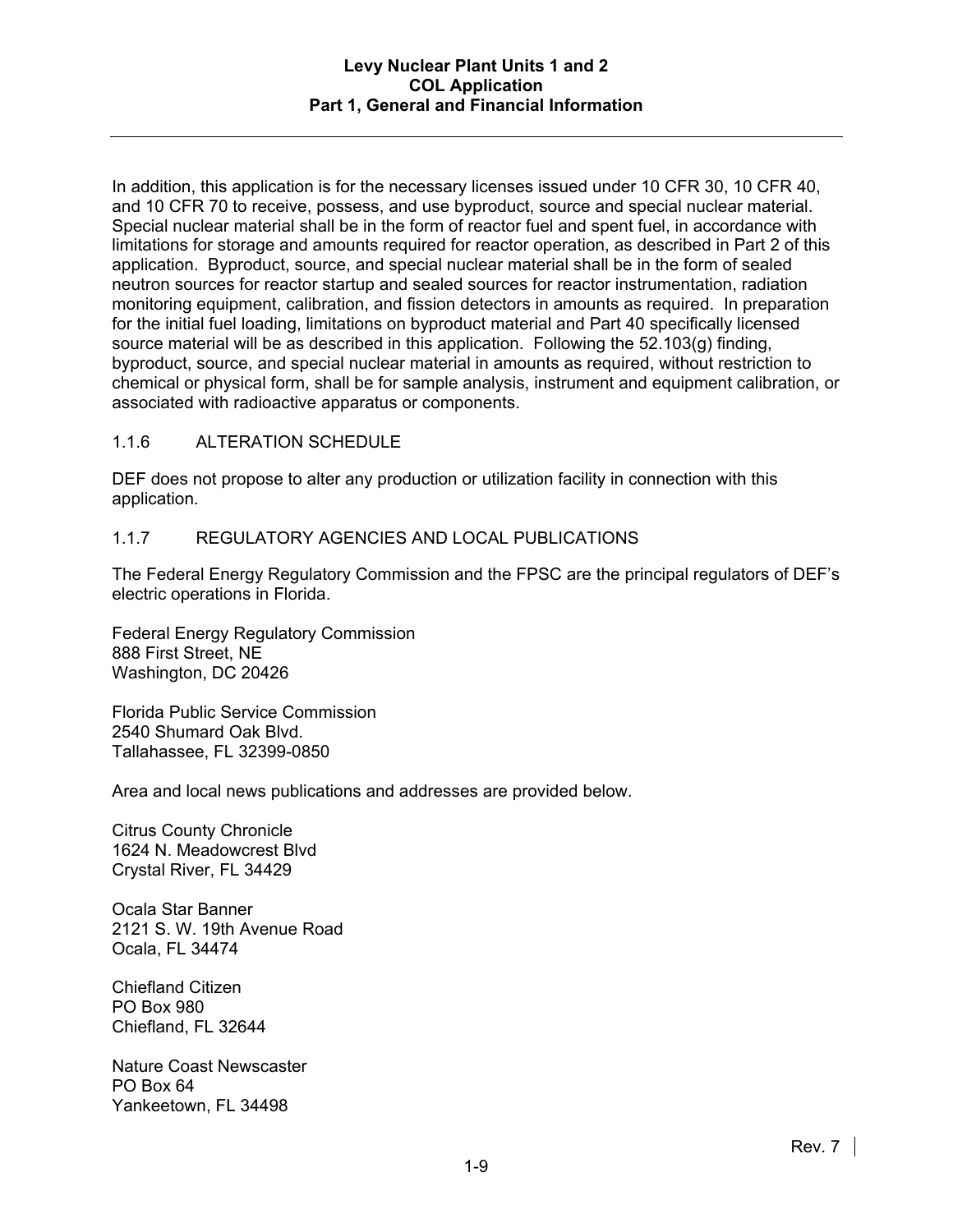# 1.1.8 RADIOLOGICAL EMERGENCY RESPONSE PLANS

DEF's approach for development of the Levy Nuclear Plant Units 1 and 2 Emergency Plan submitted as Part 5 of the COL application (COLA) involved development of an emergency plan based on current NRC and Federal Emergency Management Agency (FEMA) requirements and regulatory guidance into a document that addresses emergency preparedness for a new 2-unit site.

Emergency Preparedness Program elements described in the Levy Nuclear Plant Units 1 and 2 Emergency Plan are based, in part, on elements from the Crystal River 3 (CR3) Nuclear Plant Radiological Emergency Response Plan.

Elements of the CR3 Emergency Plan and the capability of the on-site and off-site emergency organizations to respond to, and recover from a classified emergency have been successfully demonstrated in actual events, periodic drills, and NRC/FEMA evaluated exercises in support of CR3.

The Levy Nuclear Plant Units 1 and 2 Emergency Plan describes similar Emergency Preparedness Program elements and processes as the CR3 Radiological Emergency Response Plan; and provides "reasonable assurance that adequate protective measures can and will be taken in the event of a radiological emergency."

The COLA emergency plan meets all current NRC requirements and regulatory guidance and was developed as a comprehensive "complete and integrated" emergency plan, in accordance with Regulatory Guide 1.206, Section C.I.13.3.1. The Levy Nuclear Plant Units 1 and 2 Emergency Plan, in conjunction with State and county plans, assures that adequate protective measures can be taken to protect on-site personnel and the public in the event of an emergency at the site.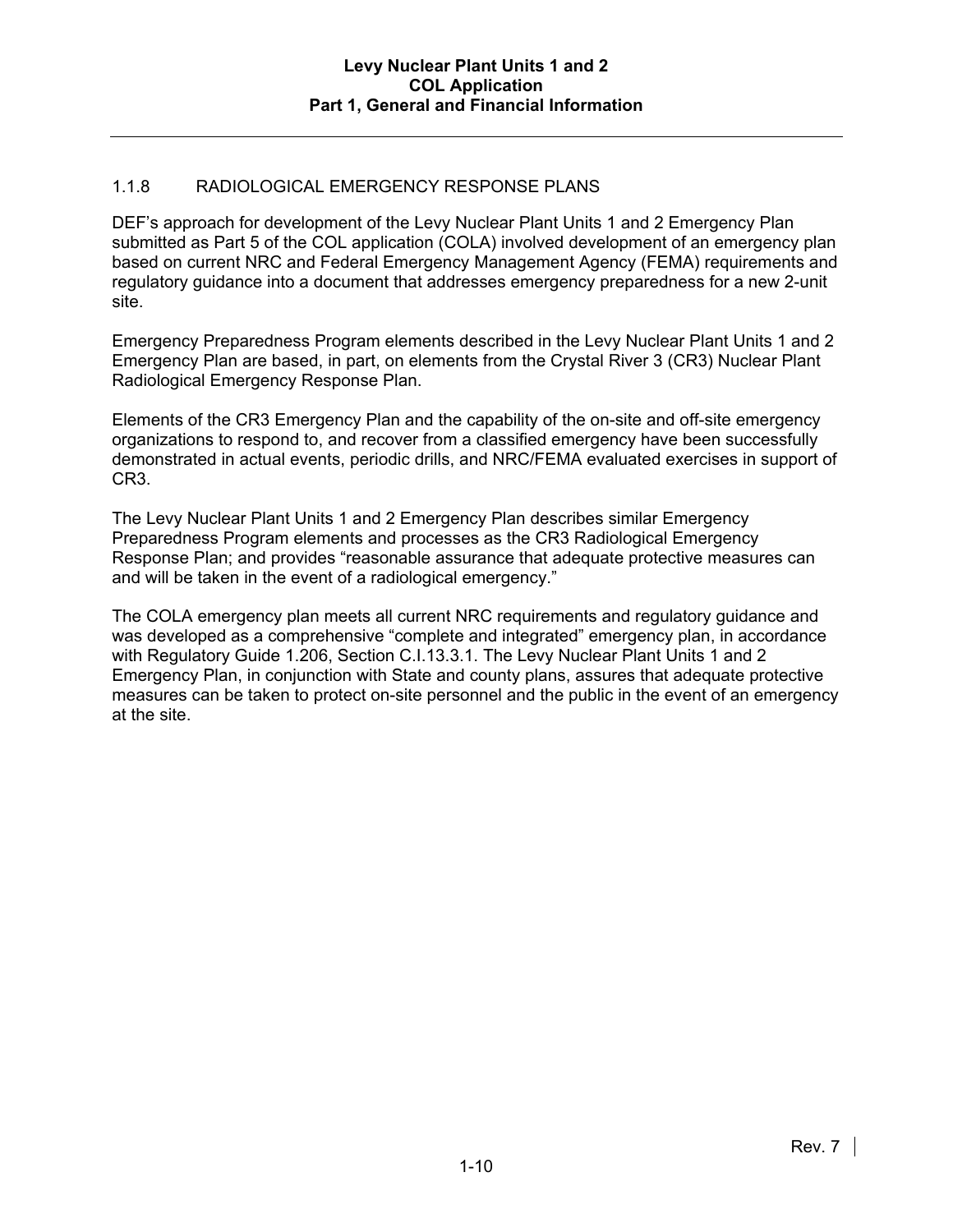# 2.0 FINANCIAL QUALIFICATIONS

2.1 CONSTRUCTION COSTS

*Proprietary Information – Withheld under 10 CFR 2.390 (a)(4) (See COL Application Part 9.1)*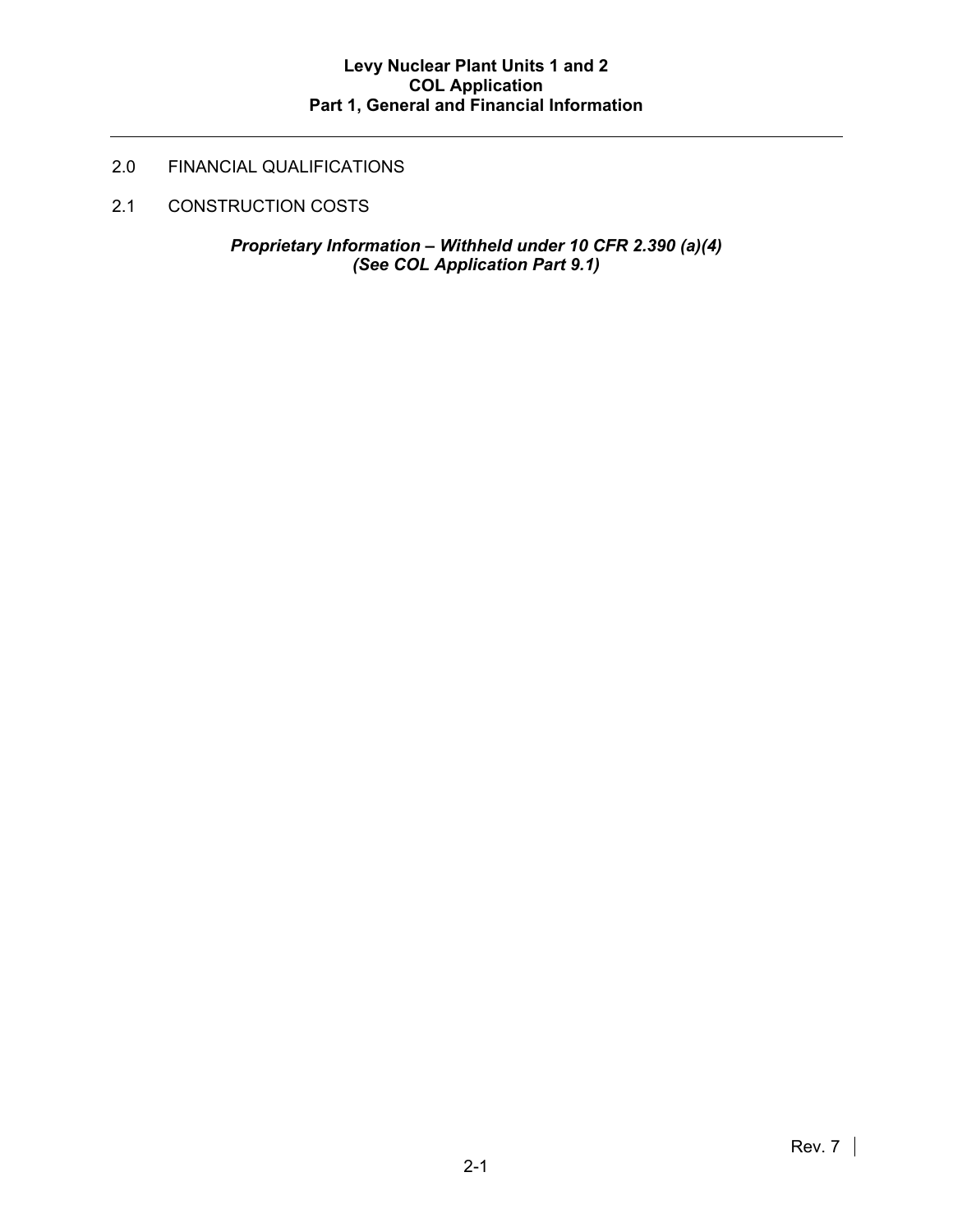*Proprietary Information – Withheld under 10 CFR 2.390 (a)(4) (See COL Application Part 9.1)*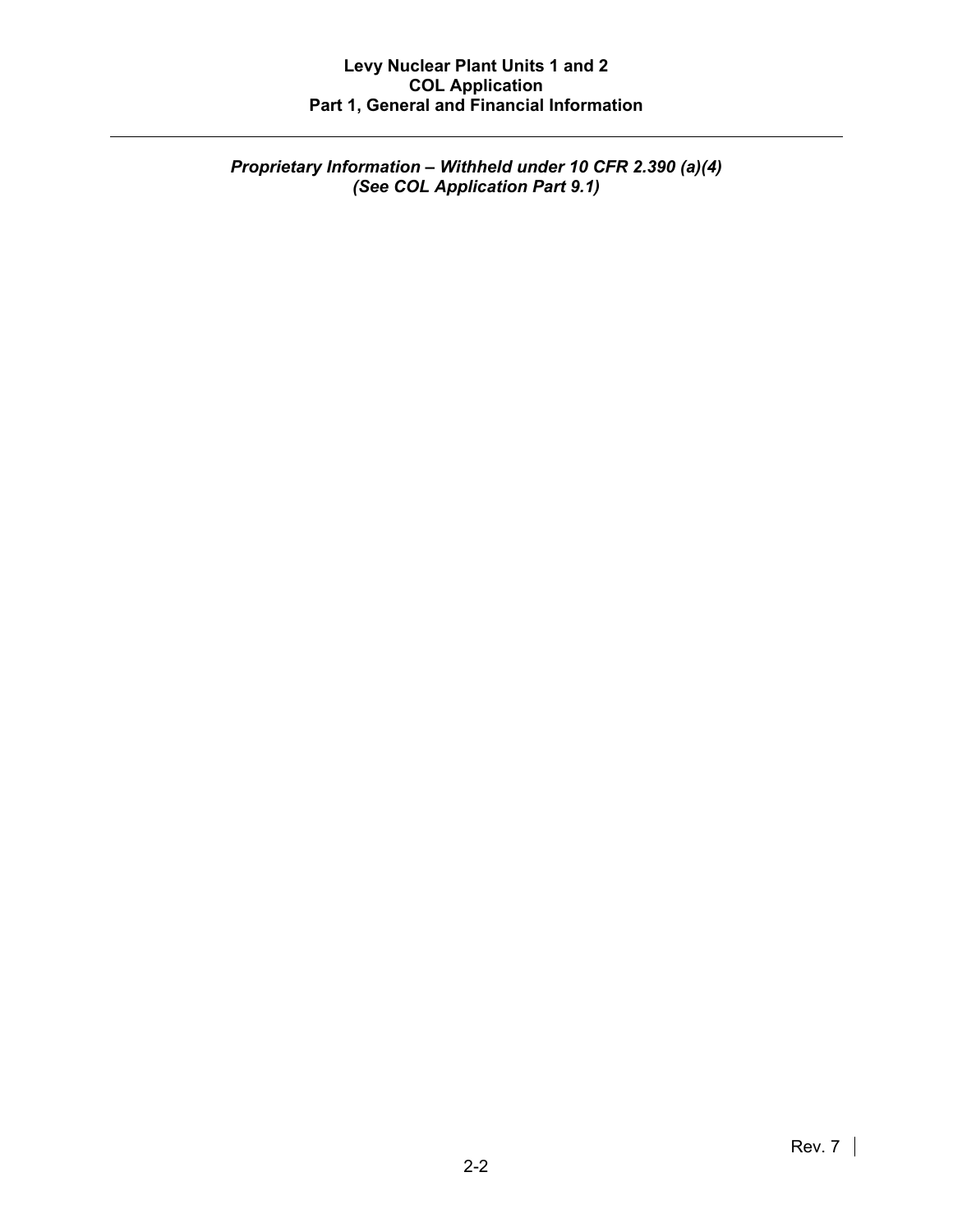*Proprietary Information – Withheld under 10 CFR 2.390 (a)(4) (See COL Application Part 9.1)*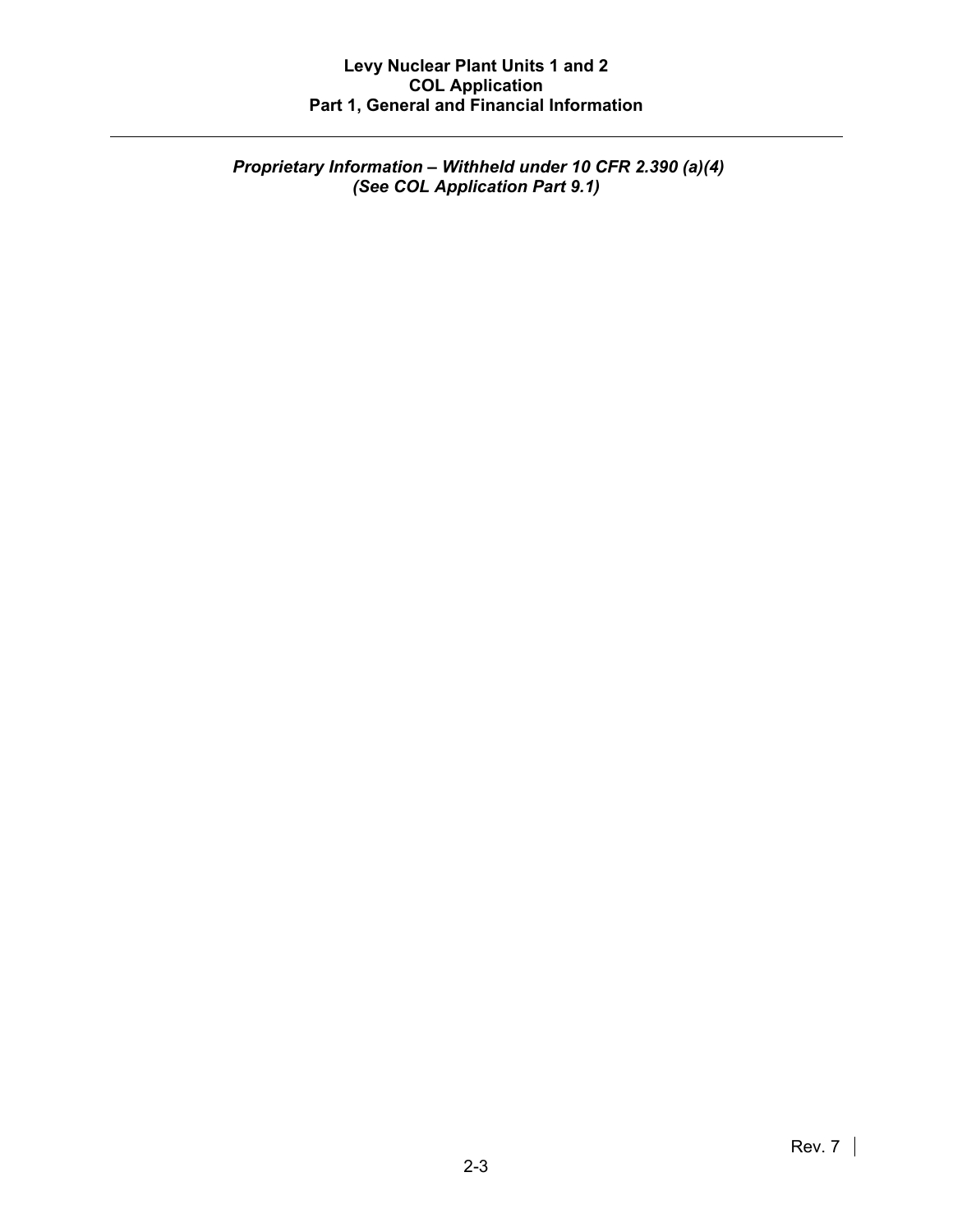## 2.2 OPERATING COSTS

Duke Energy Florida, LLC (DEF) is a wholly owned subsidiary of Duke Energy Corporation. Duke Energy Florida, LLC is an electric utility as defined in 10 CFR 50.2. DEF generates and distributes electricity and recovers the cost of this electricity through cost-of-service based rates established by the FPSC, and FERC. Thus, as addressed in 10 CFR 50.33(f), estimates of operating costs for the first 5 years of operation are not required to be submitted.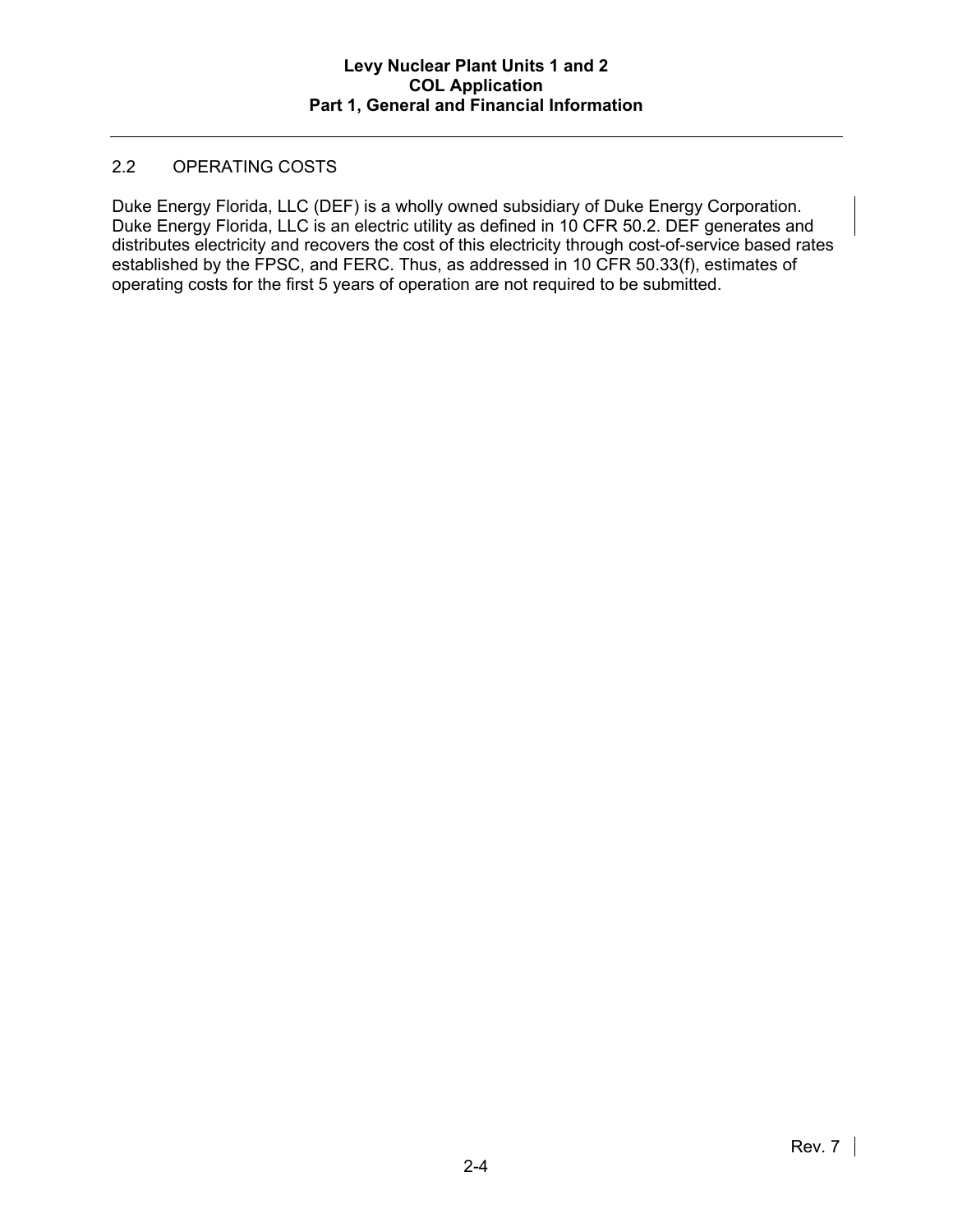# 3.0 DECOMMISSIONING FUNDING ASSURANCE

In accordance with 10 CFR 50.33(k) and 10 CFR 50.75(b), a decommissioning report is provided as Appendix A. This report certifies that decommissioning will be provided in an amount no less than the amount required by 10 CFR 50.75(c)(1) adjusted using a rate at least equal to that stated in 10 CFR 50.75(c)(2). This amount is currently \$373,401,957 for each unit. Updated certifications and financial instruments will be submitted in accordance with 10 CFR 50.75(e)(3); and after the NRC publishes notice in the Federal Register under 10 CFR 52.103(a), the decommissioning funding amount will be adjusted using a rate at least equal to that stated in 10 CFR 50.75(c)(2). The decommissioning funding amount will be covered by DEF by the external sinking fund method. DEF will collect decommissioning funding contributions through regulated, cost-of-service based rates.

# 3.1 DECOMMISSIONING COSTS AND FUNDING - STATUS REPORTING

In accordance with 10 CFR 50.75(e)(3), DEF will, two years before and one year before the scheduled date for initial loading of fuel, submit a report containing a certification updating the information described in 10 CFR 50.75(b)(1). DEF will periodically report on the status of decommissioning funding on LNP 1 and 2.

## 3.2 RECORDKEEPING PLANS RELATED TO DECOMMISSIONING FUNDING

In accordance with 10 CFR 50.75(g), DEF will retain records, until the termination of the license, of information important to the safe and effective decommissioning.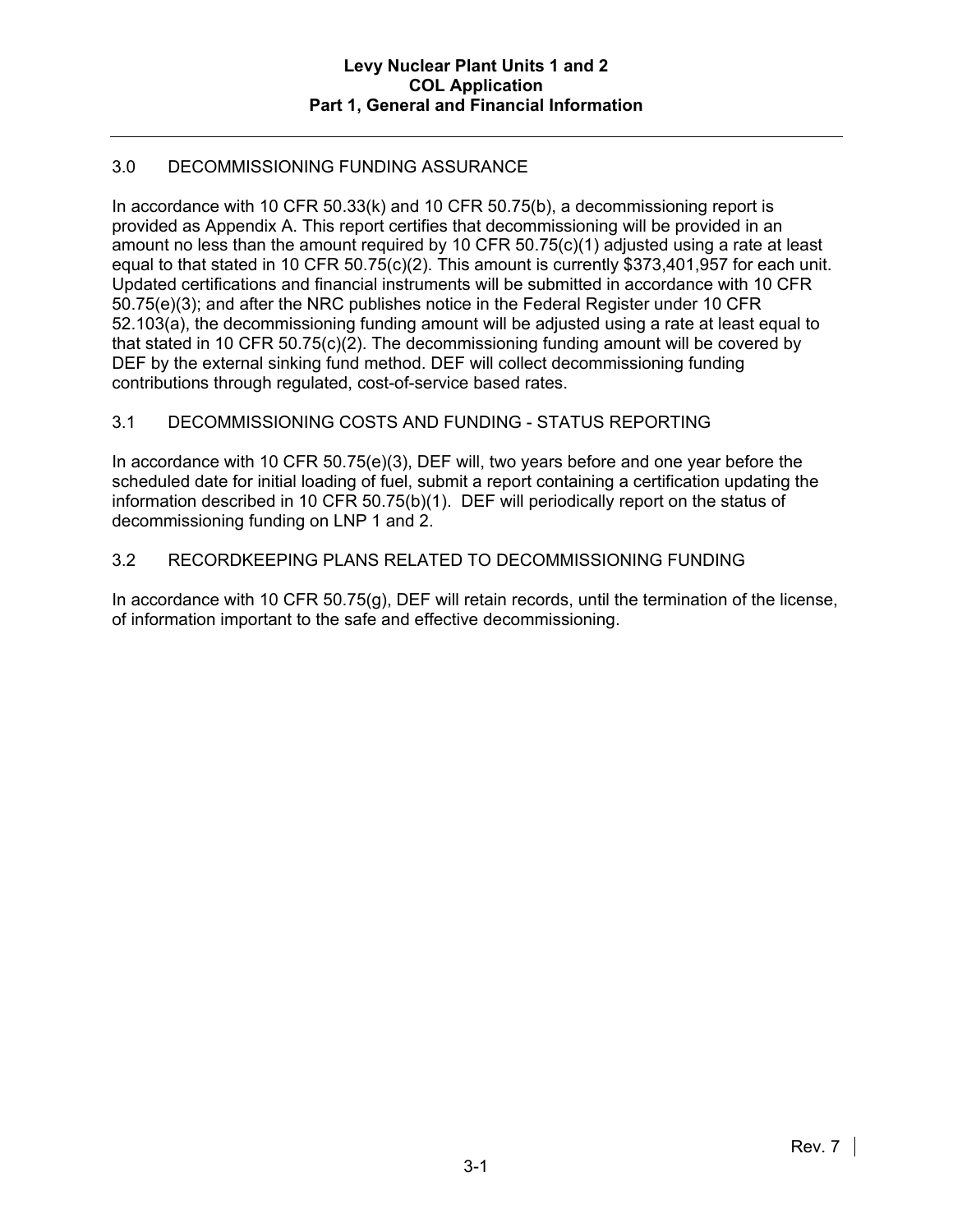## 4.0 RESTRICTED DATA AND CLASSIFIED NATIONAL SECURITY INFORMATION

The combined license application for LNP 1 and 2 does not contain any Restricted Data or other Classified National Security Information, nor does it result in any change in access to any Restricted Data or National Security Information. In addition, it is not expected that activities conducted in accordance with the proposed combined license will involve such information. However, in the event that such information does become involved, and in accordance with 10 CFR 50.37, "Agreement limiting access to Classified Information," DEF will not permit any individual to have access to, or any facility to possess, Restricted Data or Classified National Security Information until the individual and/or facility has been approved for such access under the provisions of 10 CFR 25, "Access Authorization," and/or 10 CFR 95, Facility Security Clearance and Safeguarding of National Security Information and Restricted Data."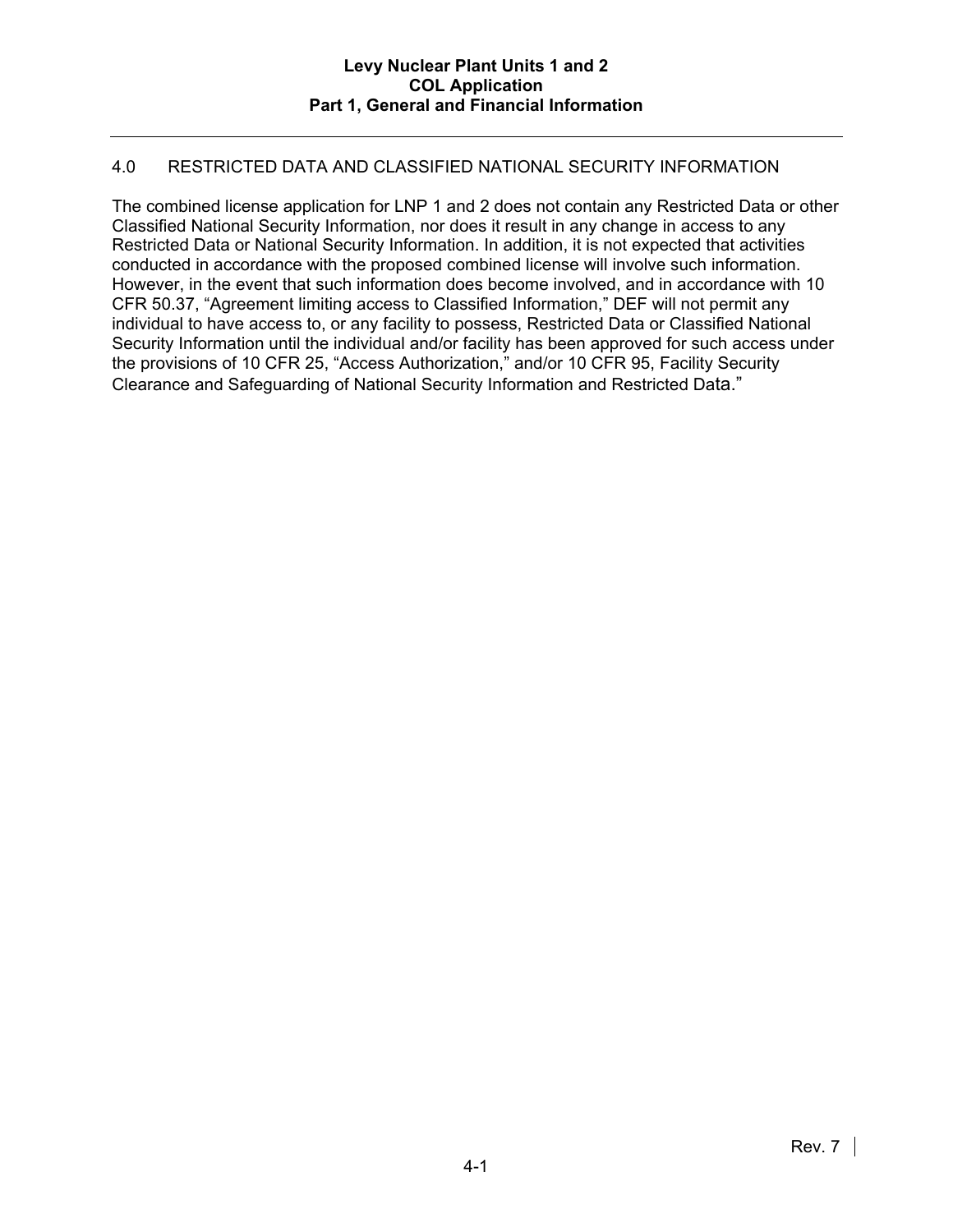## APPENDIX A DECOMMISSIONING REPORT

Table A-1 provides the estimate of the total decommissioning costs, in 2007 dollars, for each LNP unit, using the formula given in 10 CFR 50.75. This is based on a thermal power rating for the AP1000 of 3400 Megawatts, thermal (MWt).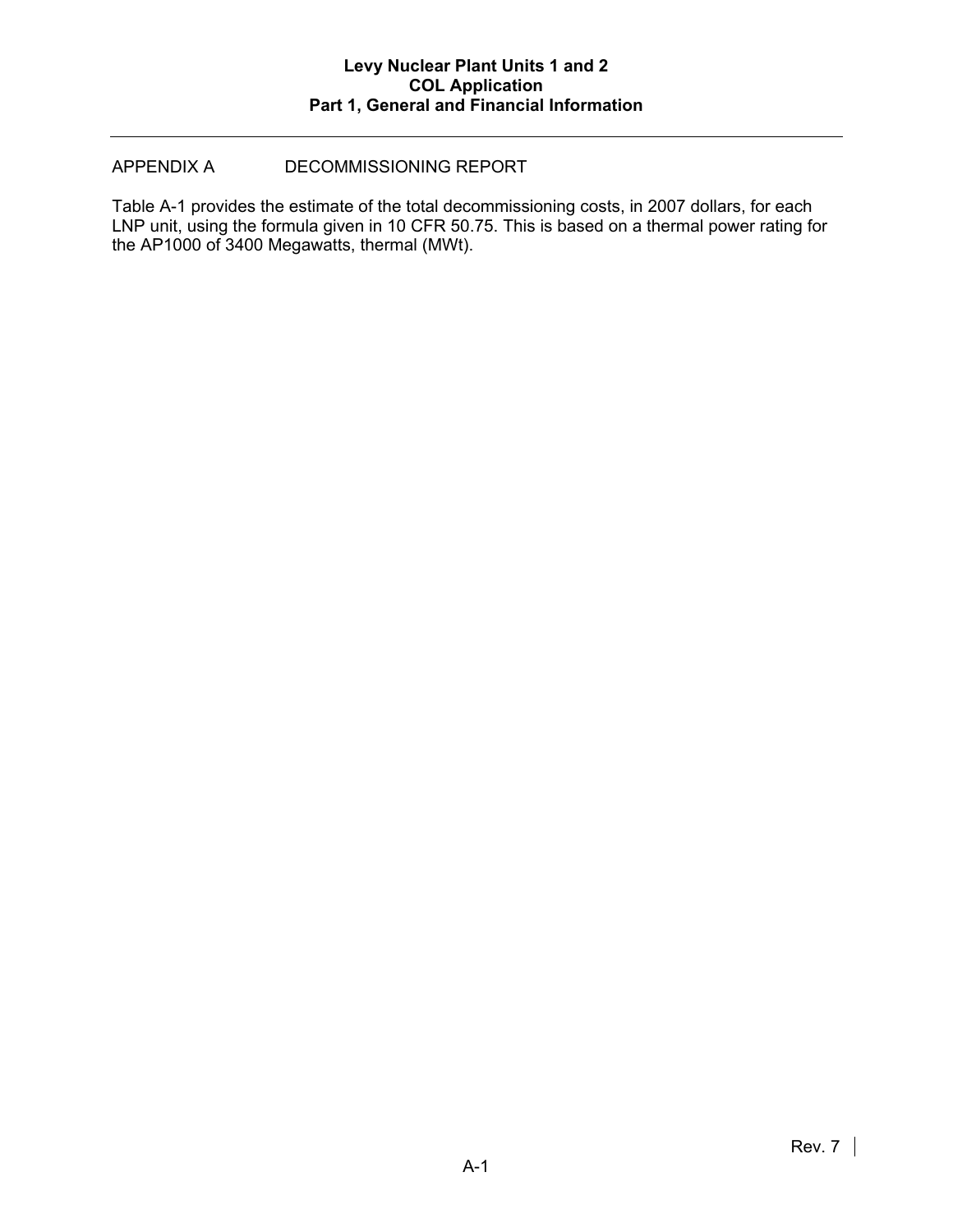| <b>Table A-1</b><br>Decommissioning Costs per Unit for LNP 1 and 2 |                                                                                                                             |              |                                                                                                   |                   |                                        |            |                                          |                                        |
|--------------------------------------------------------------------|-----------------------------------------------------------------------------------------------------------------------------|--------------|---------------------------------------------------------------------------------------------------|-------------------|----------------------------------------|------------|------------------------------------------|----------------------------------------|
| - DECEMBER 2007 UPDATE -                                           | Levy AP1000 NUCLEAR POWER UNIT (PWR)<br><b>CALCULATION OF CERTIFICATION AMOUNT</b><br>PER THE NUCLEAR REGULATORY COMMISSION |              |                                                                                                   |                   |                                        |            |                                          |                                        |
|                                                                    |                                                                                                                             |              |                                                                                                   |                   |                                        |            |                                          |                                        |
|                                                                    | NRC REQUIRED MINIMUM DECOMMISSIONING AMOUNTS APPLICABLE (based on 10 CFR 50.75(c))*                                         |              |                                                                                                   |                   |                                        |            |                                          |                                        |
|                                                                    | MINIMUM AMOUNT (JAN. 1986 DOLLARS) REQUIRED TO DEMONSTRATE REASONABLE ASSURANCE OF FUNDS FOR DECOMMISSIONING:               |              |                                                                                                   |                   |                                        |            |                                          |                                        |
|                                                                    | Planned Reactor Power = 3400 MWt<br>NRC Minimum Amount                                                                      |              |                                                                                                   | $=$               | \$105,000,000                          |            |                                          |                                        |
| Cost Elements in 1986 dollars:                                     |                                                                                                                             |              |                                                                                                   |                   |                                        |            |                                          |                                        |
| FORMULA*<br>$=$                                                    | $.65L + .13E + .22B$                                                                                                        |              | L = ESCALATION FACTOR FOR<br>LABOR<br>E = ESCALATION FACTOR FOR<br><b>ENERGY</b><br><b>BURIAL</b> |                   | <b>B = ESCALATION FACTOR FOR WASTE</b> |            |                                          |                                        |
|                                                                    | LABOR COSTS<br><b>ENERGY COSTS</b><br><b>WASTE BURIAL</b>                                                                   |              | .65 x \$105,000,000<br>$.13 \times $105,000,000$<br>.22 x \$105,000,000                           |                   | $=$<br>$=$<br>$=$                      |            | \$68,250,000<br>13,650,000<br>23,100,000 |                                        |
|                                                                    |                                                                                                                             |              |                                                                                                   |                   |                                        |            | \$105,000,000                            |                                        |
|                                                                    | <b>ESCALATION OF COST FACTORS TO DECEMBER 2007:</b>                                                                         |              |                                                                                                   |                   |                                        |            |                                          |                                        |
| <b>LABOR</b>                                                       |                                                                                                                             |              | \$68,250,000 x                                                                                    |                   | 106.7 x 1.98 /100                      | (1)        | Ξ.                                       | \$144,189,045                          |
| ENERGY (2)                                                         | .58P x \$13,650,000<br>.42F x \$13,650,000                                                                                  | $=$<br>$=$   | 7,917,000<br>5,733,000                                                                            | X<br>$\mathsf{x}$ | 180.5/114.2<br>230.6/82.0              | (2)<br>(2) | $=$<br>$=$                               | 12,513,297<br>16,122,315               |
| <b>WASTE BURIAL</b>                                                |                                                                                                                             |              | \$23,100,000 x 8.683/1.000                                                                        |                   |                                        | (3)        | $=$                                      | 200,577,300                            |
| (IN DECEMBER 2007 DOLLARS)                                         | <b>MINIMUM AMOUNT OF DECOMMISSIONING COSTS</b>                                                                              |              |                                                                                                   |                   |                                        |            |                                          | \$373,401,957                          |
|                                                                    |                                                                                                                             |              |                                                                                                   |                   |                                        |            |                                          | <b>MINIMUM AMOUNT</b><br><b>OF</b>     |
|                                                                    |                                                                                                                             |              |                                                                                                   |                   |                                        |            |                                          | <b>DECOMMISSIONING</b><br><b>COSTS</b> |
|                                                                    |                                                                                                                             |              |                                                                                                   |                   | <b>PERCENTAGE</b>                      |            |                                          | <b>PER NRC</b><br><b>FORMULA</b>       |
|                                                                    | <b>PARTICIPANTS</b>                                                                                                         |              |                                                                                                   |                   | <b>SHARE</b>                           |            |                                          | (DECEMBER 2007<br><b>DOLLARS)</b>      |
|                                                                    | Power Agency                                                                                                                |              |                                                                                                   |                   | 0.0000%                                |            |                                          | \$0                                    |
|                                                                    |                                                                                                                             |              | SUBTOTAL - PARTICIPANTS                                                                           |                   | 0.0000%                                |            |                                          | \$0                                    |
|                                                                    | PROGRESS ENERGY FLORIDA                                                                                                     |              |                                                                                                   |                   | 100.0000%                              |            |                                          | \$373,401,957                          |
|                                                                    |                                                                                                                             | <b>TOTAL</b> |                                                                                                   |                   | 100.0000%                              |            |                                          | \$373,401,957                          |